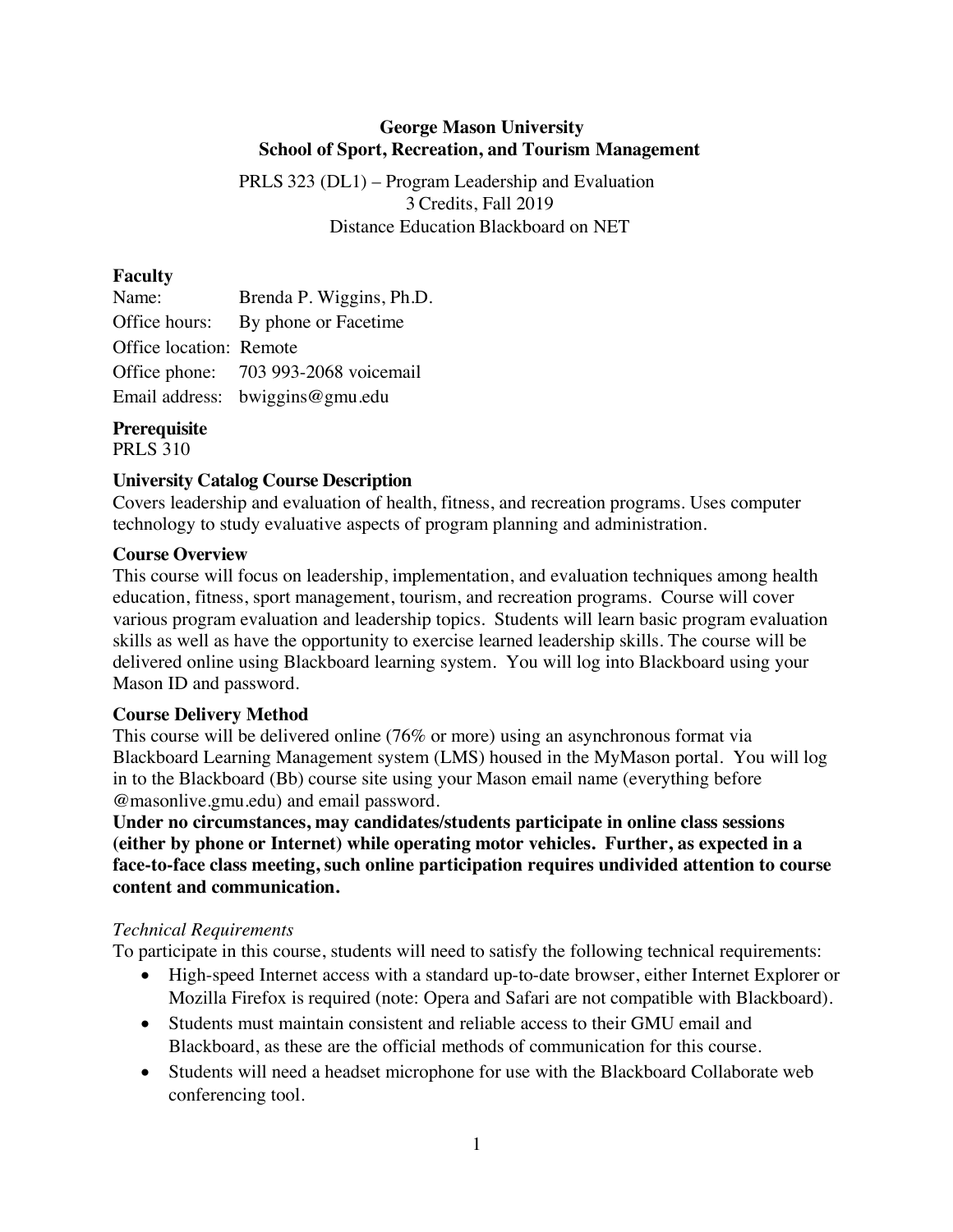- Students may be asked to create logins and passwords on supplemental websites and/or to download trial software to their computer or tablet as part of course requirements.
- The following software plug-ins for PCs and Macs, respectively, are available for free download: [Add or delete options, as desire.]
	- o Adobe Acrobat Reader: https://get.adobe.com/reader/
	- o Windows Media Player:
	- o https://support.microsoft.com/en-us/help/14209/get-windows-media-player
	- o Apple Quick Time Player: www.apple.com/quicktime/download/

#### *Expectations*

• Course Week:

Because asynchronous courses do not have a "fixed" meeting day, our week will start on **Wednesday**, and finish on **Tuesday by 11:59p.m.**.

• Log-in Frequency:

Students must actively check the course Blackboard site and their GMU email for communications from the instructor, class discussions, and/or access to course materials at least **2** times per week.

• Participation:

Students are expected to actively engage in all course activities throughout the semester, which includes viewing all course materials, completing course activities and assignments, and participating in course discussions and group interactions.

• Technical Competence:

Students are expected to demonstrate competence in the use of all course technology. Students who are struggling with technical components of the course are expected to seek assistance from the instructor and/or College or University technical services.

## • Technical Issues:

Students should anticipate some technical difficulties during the semester and should, therefore, budget their time accordingly. Late work will not be accepted based on individual technical issues.

#### • Workload:

Please be aware that this course is **not** self-paced. Students are expected to meet *specific deadlines* and *due dates* listed in the **Class Schedule** section of this syllabus. It is the student's responsibility to keep track of the weekly course schedule of topics, readings, activities and assignments due.

#### • Instructor Support:

Students may schedule a one-on-one meeting to discuss course requirements, content or other course-related issues. Those unable to come to a Mason campus can meet with the instructor via telephone or web conference. Students should email the instructor to schedule a one-on-one session, including their preferred meeting method and suggested dates/times.

#### • Netiquette:

The course environment is a collaborative space. Experience shows that even an innocent remark typed in the online environment can be misconstrued. Students must always re-read their responses carefully before posting them, so as others do not consider them as personal offenses. *Be positive in your approach with others and diplomatic in selecting your words*. Remember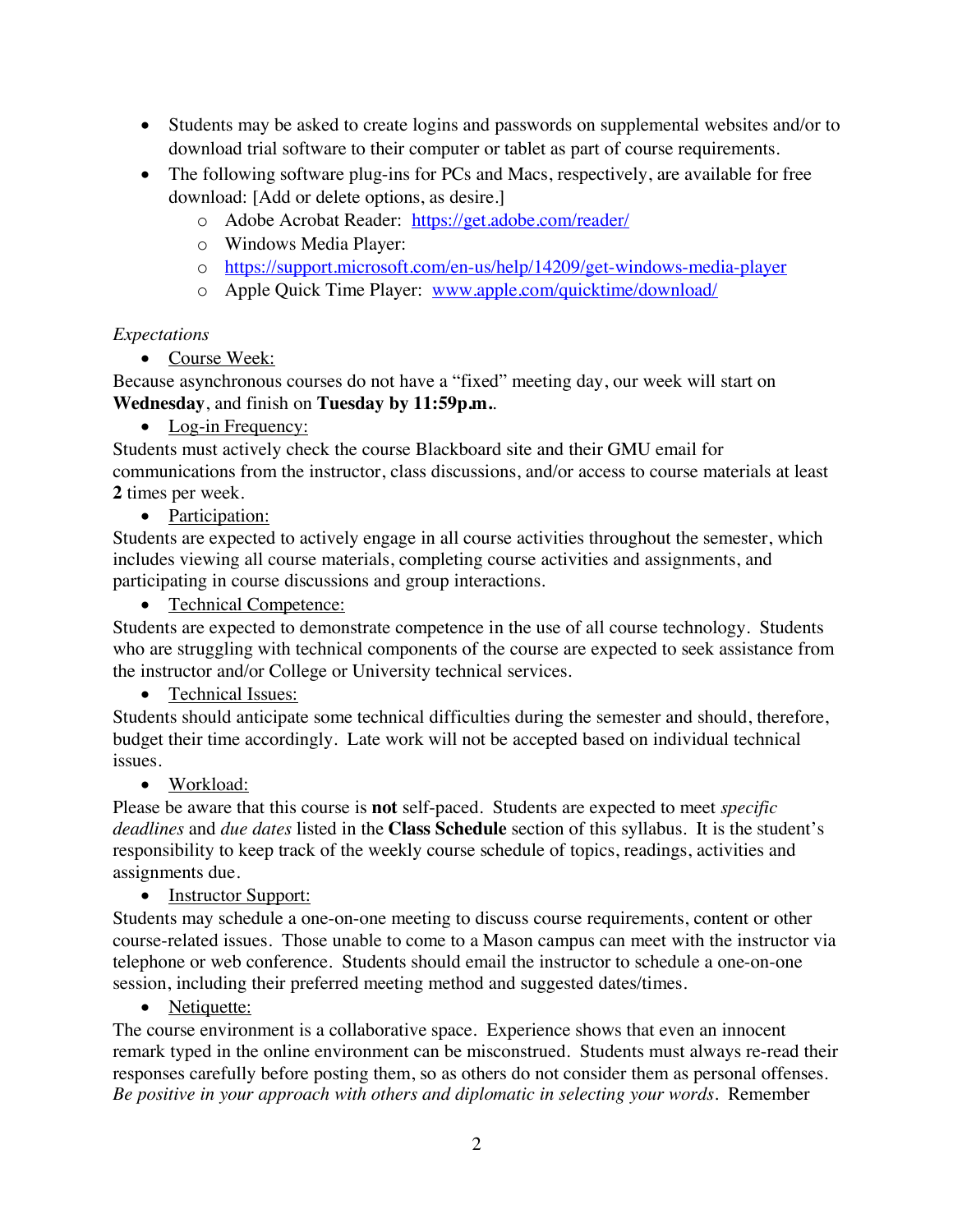that you are not competing with classmates, but sharing information and learning from others. All faculty are similarly expected to be respectful in all communications.

• Accommodations:

Online learners who require effective accommodations to insure accessibility must be registered with George Mason University Disability Services.

#### **Objectives**

This course is designed to enable students to do the following:

Complete a plan and design for a recreation, sport management or tourism program Determine schedules for those programs Create promotional materials for programs Set up and analyze a budget and determine pricing for programs Implement programs, including appropriate qualitative and quantitative evaluation Critically analyze your own and other programs Demonstrate effective leadership and group processing skills

#### **Professional Standards**

Further, upon completion of this course, students will meet the following professional accreditation standards from the 2013 Council on Accreditation of Parks, Recreation, and Tourism Related Professions (COAPRT) standards met:

7.02 Students graduating from the program shall be able to demonstrate the ability to design, implement, and evaluate services that facilitate targeted human experiences and that embrace personal and cultural dimensions of diversity.

#### **Required Texts**

Jordan, D. J., & Ramsing, R. (2017). *Leadership in Leisure Services: Making a Difference* (4<sup>th</sup> ed.). Urbana, IL: Sagamore Venture Publishing LLC.

Henderson, K. A., Bialeschki, M., & Browne, L. (2017). Evaluating Leisure Services: Making Enlightened Decisions (4<sup>th</sup> ed.). State College, PA: Venture Publishing, Inc.

Additional articles may be posted on Blackboard.

| <b>Course Performance Evaluation</b>                                                                                     | <b>Points</b>         |
|--------------------------------------------------------------------------------------------------------------------------|-----------------------|
| Collect Data at the Ghost Train, Oct. 26 or 27 (Burke Lake) 15<br>Evaluation of Collected Date                           | 20                    |
| Leadership Meeting Visit and Evaluation Matrix                                                                           | 12                    |
| <b>Discussion Board Participation</b><br>Test 1 (Leadership in Leisure Services)<br>Test 2 (Evaluating Leisure Services) | 13<br>20<br>20<br>100 |

Students are expected to access and complete all examinations as scheduled on Blackboard.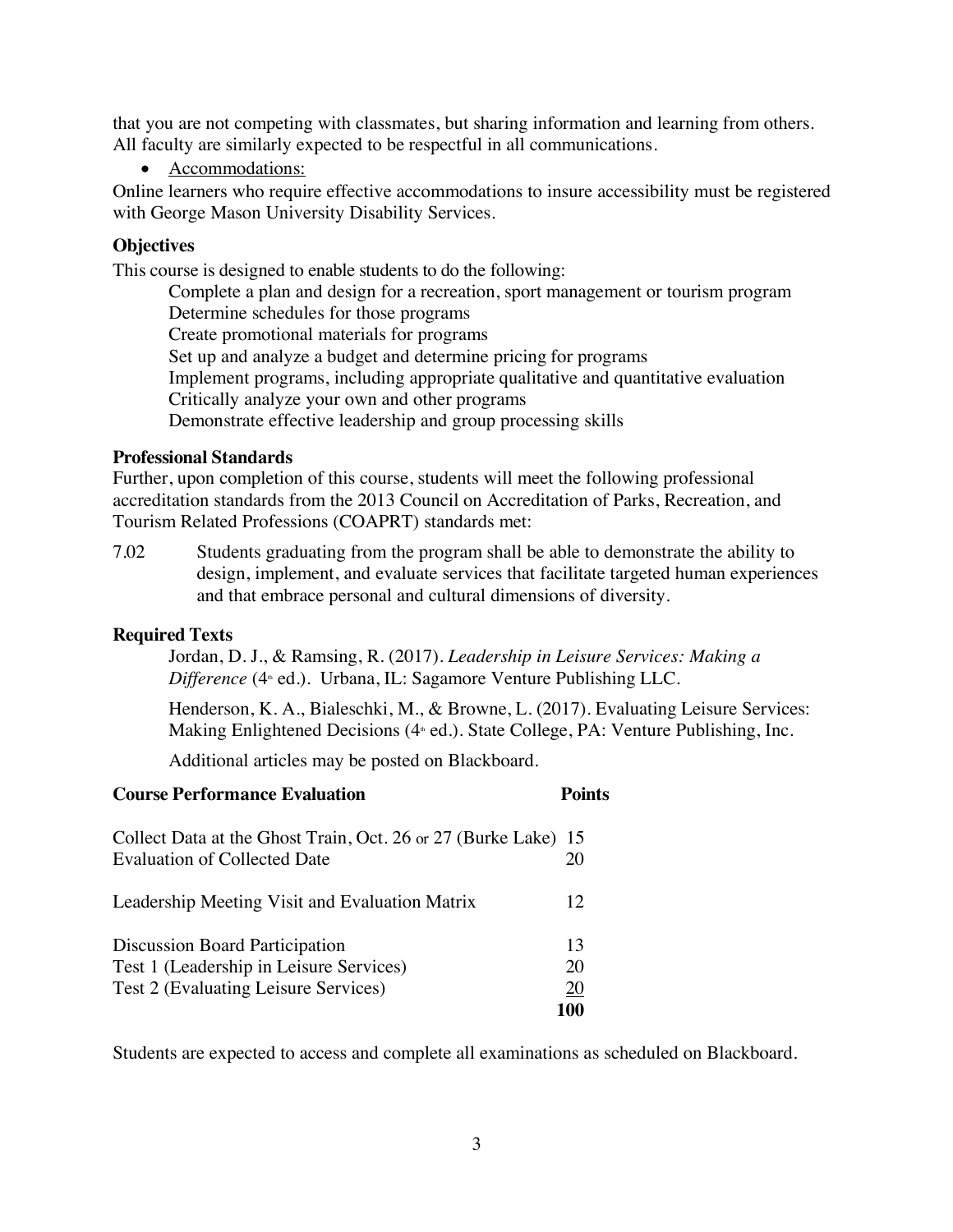## **Course Performance Evaluation**

**Collect Data (***Face to Face***):** Students will come to Burke Lake Park (https://www.fairfaxcounty.gov/parks/burkelakepark/) the day on **Saturday, Oct. 26** or **Sunday, Oct. 27** for two hours to collect data at this annual event.

**Evaluation of Collected Data:** Assess data in the form of a presentation that can be distributed to Fairfax County Park Authority officials. Completion date TBD.

**Community Meeting Visit and Evaluation (See Rubric below at the end of the Syllabus)** Identify a local community meeting (off campus) then receive permission from the instructor prior to attending. Evaluate the meeting using the rubric provided by the instructor. **Due by Tuesday, Dec. 3.**

**Discussion Board Participation:** Added weekly.

**Exam 1** on the (*Leadership in Leisure Services)* **Exam 2** on the (*Evaluating Leisure Services*)

## **Grading Policies**

GRADING 94 -100 A 90 - 93 A-88 - 89 B+ 84 - 87 B 80 - 83 B-78 - 79 C+ 74 - 77 C 70 - 73 C- $60 - 69$  D  $0 - 59$  F

#### **Professional Dispositions and Integrity**

Students are expected to exhibit professional behaviors and dispositions at alltimes.

#### **Fall 2019**

*Faculty reserves the right to alter the schedule as necessary, with notification to students.*

| Dr.<br>Wiggins<br><b>Introduces</b> | <b>Topic</b>                                            | <b>Reading</b> | <b>Due Date</b>   |
|-------------------------------------|---------------------------------------------------------|----------------|-------------------|
| $W$ Aug. 28                         | Introduction and acquire Leadership in Leisure Services | Entire         | $T$ Sept. 3       |
|                                     | text - First Chapter ONLY is available at:              | Syllabus       | <b>Discussion</b> |
|                                     | https://www.sagamorepub.com/sites/default/files/2018-   | Blackboard     | Board due         |
|                                     | 07/LLS-ebook-look-inside-OPT.pdf?src=lipdf              | Chapter One    | by 11:59p.m.      |
| $W$ Sept. 4                         | Leadership Theories                                     | Chapter Two    | $T$ Sept. 10      |
|                                     |                                                         |                | Discussion        |
|                                     |                                                         |                | Board due         |
|                                     |                                                         |                | by 11:59p.m.      |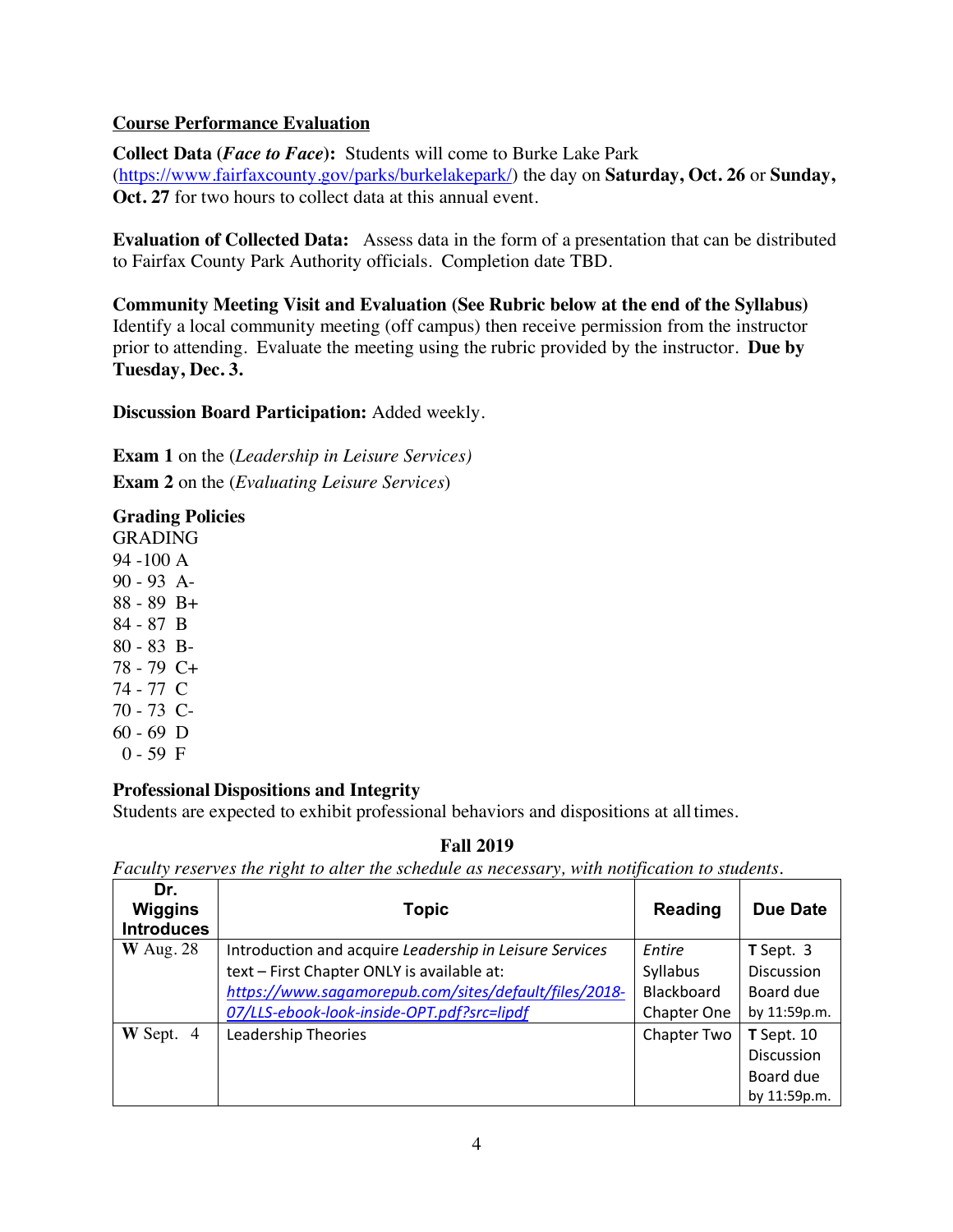| $W$ Sept. 11                       | Leadership and Cultural Adaptability                                | Chapter               | <b>T</b> Sept. 17                |
|------------------------------------|---------------------------------------------------------------------|-----------------------|----------------------------------|
|                                    |                                                                     | Three                 | Discussion                       |
|                                    |                                                                     |                       | Board due                        |
|                                    |                                                                     |                       | by 11:59p.m.                     |
| W Sept. 18                         | <b>Communication Skills for Leaders</b>                             | Chapter               | T Sept. 24                       |
|                                    |                                                                     | Four                  | Discussion                       |
|                                    |                                                                     |                       | Board due                        |
|                                    |                                                                     |                       | by 11:59p.m.                     |
| W Sept. 25                         | Behavioral Management - Influencing and Inspiring                   | Chapter               | T Oct.<br>1                      |
|                                    | <b>Desired Behaviors</b>                                            | Seven                 | Discussion                       |
|                                    |                                                                     |                       | Board due                        |
|                                    |                                                                     |                       | by 11:59p.m.                     |
| W Oct.<br>2                        | Test 1 Distributed and Acquire Henderson, K. A.,                    | Take Home             | T Oct.<br>- 8                    |
|                                    | Bialeschki, M., & Browne, L. (2017). Evaluating Leisure             | <b>Test</b><br>$1$ on | <b>Take Home</b>                 |
|                                    | Services: Making Enlightened Decisions (4 <sup>th</sup> ed.). State | Chapters $1 -$        | Test 1                           |
|                                    | College, PA: Venture Publishing, Inc                                | 4, 7                  | Submitted                        |
|                                    |                                                                     |                       | on                               |
|                                    |                                                                     |                       | Assignments                      |
| W Oct.<br>9                        |                                                                     |                       | by 11:59p.m.<br><b>T</b> Oct. 22 |
|                                    | To be continued for the remainder of the Course Calendar            |                       | Due to Fall                      |
|                                    |                                                                     |                       | <b>Break</b>                     |
| W Oct.<br>23                       |                                                                     |                       | <b>T</b> Oct. 29                 |
| <b>Sat. Oct. 26</b>                | <b>Ghost Train Data Collection</b>                                  |                       |                                  |
| <b>Sun. Oct. 27</b>                | <b>Ghost Train Data Collection</b>                                  |                       |                                  |
| W Oct.<br>30                       |                                                                     |                       | T Nov. 5                         |
| W Nov.<br>6                        |                                                                     |                       | <b>T</b> Nov. 12                 |
| 13<br>W Nov.                       |                                                                     |                       | <b>T</b> Nov. 19                 |
| W Nov.<br>20                       | <b>Community Meeting Visit and Evaluation Rubric</b>                |                       | T Dec.<br>3                      |
|                                    | completed this week and turned in by T Dec. 3                       |                       | Rubric                           |
|                                    |                                                                     |                       | submitted                        |
|                                    |                                                                     |                       | on                               |
|                                    |                                                                     |                       | Assignments                      |
|                                    |                                                                     |                       | by 11:59p.m.                     |
| W Dec.<br>$\overline{\mathcal{A}}$ |                                                                     |                       |                                  |
| W Dec.<br>11                       |                                                                     |                       | <b>T</b> Dec. 17                 |
|                                    |                                                                     |                       | Submitted                        |
|                                    |                                                                     |                       | on                               |
|                                    |                                                                     |                       | Assignments                      |
|                                    |                                                                     |                       | by 11:59p.m.                     |

#### **Core Values Commitment**

The College of Education and Human Development is committed to collaboration, ethical leadership, innovation, research-based practice, and social justice. Students are expected to adhere to these principles: http://cehd.gmu.edu/values/.

#### **GMU Policies and Resources for Students**

*Policies*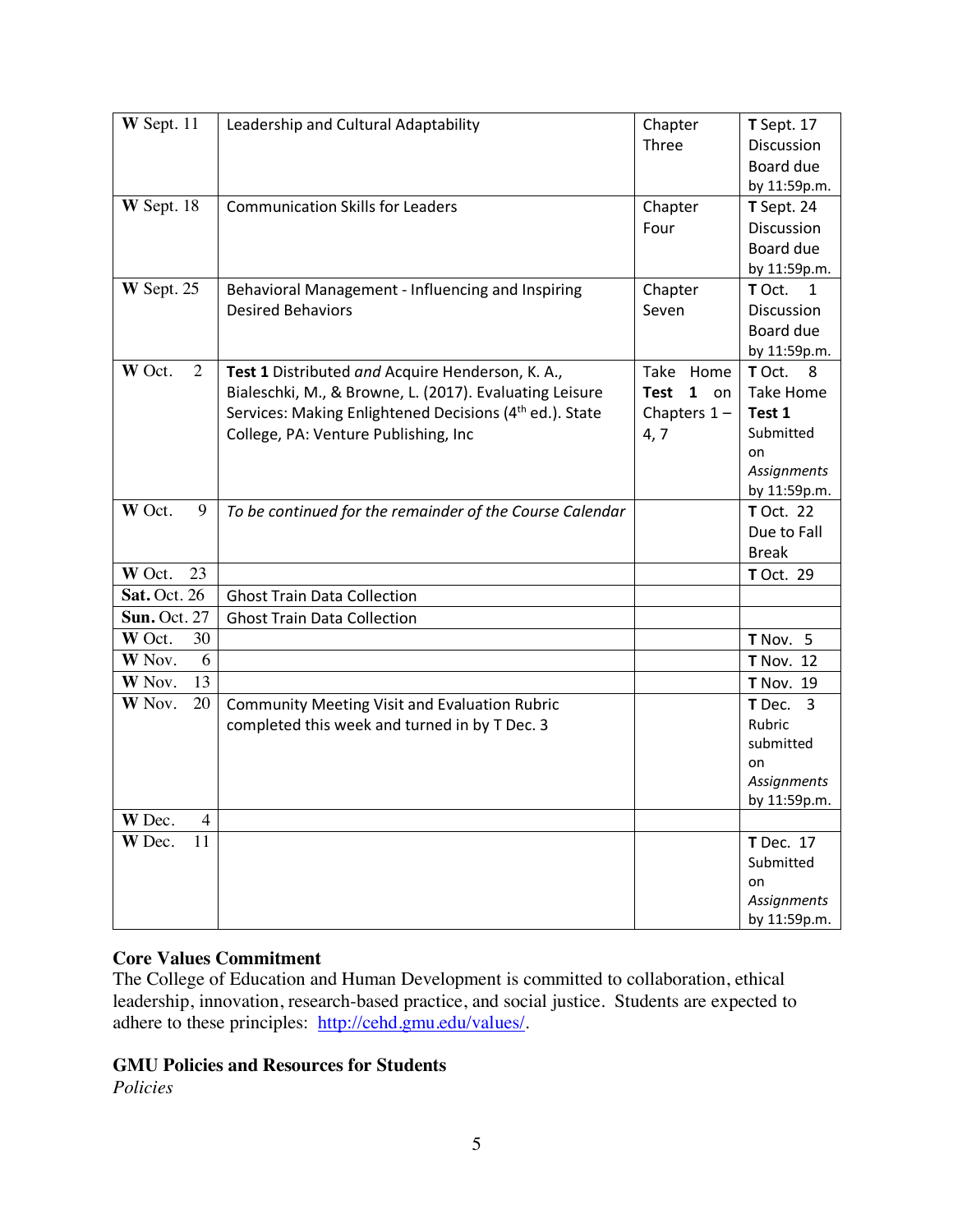- Students must adhere to the guidelines of the Mason Honor Code (see https://catalog.gmu.edu/policies/honor-code-system/).
- Students must follow the university policy for Responsible Use of Computing (see http://universitypolicy.gmu.edu/policies/responsible-use-of-computing/).
- Students are responsible for the content of university communications sent to their Mason email account and are required to activate their account and check it regularly. All communication from the university, college, school, and program will be sent to students **solely** through their Mason email account.
- Students with disabilities who seek accommodations in a course must be registered with George Mason University Disability Services. Approved accommodations will begin at the time the written letter from Disability Services is received by the instructor (see https://ds.gmu.edu/).
- Students must silence all sound emitting devices during class unless otherwise authorized by the instructor.

# *Campus Resources*

- Support for submission of assignments to Tk20 should be directed to tk20help@gmu.edu or https://cehd.gmu.edu/aero/tk20. Questions or concerns regarding use of Blackboard should be directed to http://coursessupport.gmu.edu/.
- For information on student support resources on campus, see https://ctfe.gmu.edu/teaching/student-support-resources-on-campus

**For additional information on the College of Education and Human Development, please visit our website https://cehd.gmu.edu/students/ .**

# **Community Meeting Visit Evaluation Rubric**

Printable copy on Blackboard with further instructions

Name of Assessor: Name of Community Meeting: \_\_\_\_\_\_\_\_\_\_\_\_\_\_\_\_\_\_\_\_\_\_\_\_\_\_\_ Date *and* Time Attended: \_\_\_\_\_\_\_\_\_\_\_\_\_\_\_\_\_\_\_\_\_\_\_\_\_\_\_\_\_\_\_\_

| Category                 | <b>Qualities of</b>          | <b>Points</b> | <b>Comments to further</b> |
|--------------------------|------------------------------|---------------|----------------------------|
|                          | Leadership                   | 1 (Lowest) to | explain points             |
|                          |                              | 5 (Highest)   |                            |
| <b>Preparations</b>      | Hand out ahead of time       |               |                            |
|                          | Focus questions              |               |                            |
| <b>Content</b>           | <b>Explanations clear</b>    |               |                            |
|                          | Topics of general            |               |                            |
|                          | interest to audience         |               |                            |
|                          | Keeping topics relevant      |               |                            |
|                          | to agenda                    |               |                            |
| <b>Discussion/Debate</b> | <b>Engaging participants</b> |               |                            |
| <b>Methods</b>           | Variety of methods           |               |                            |
|                          | used                         |               |                            |